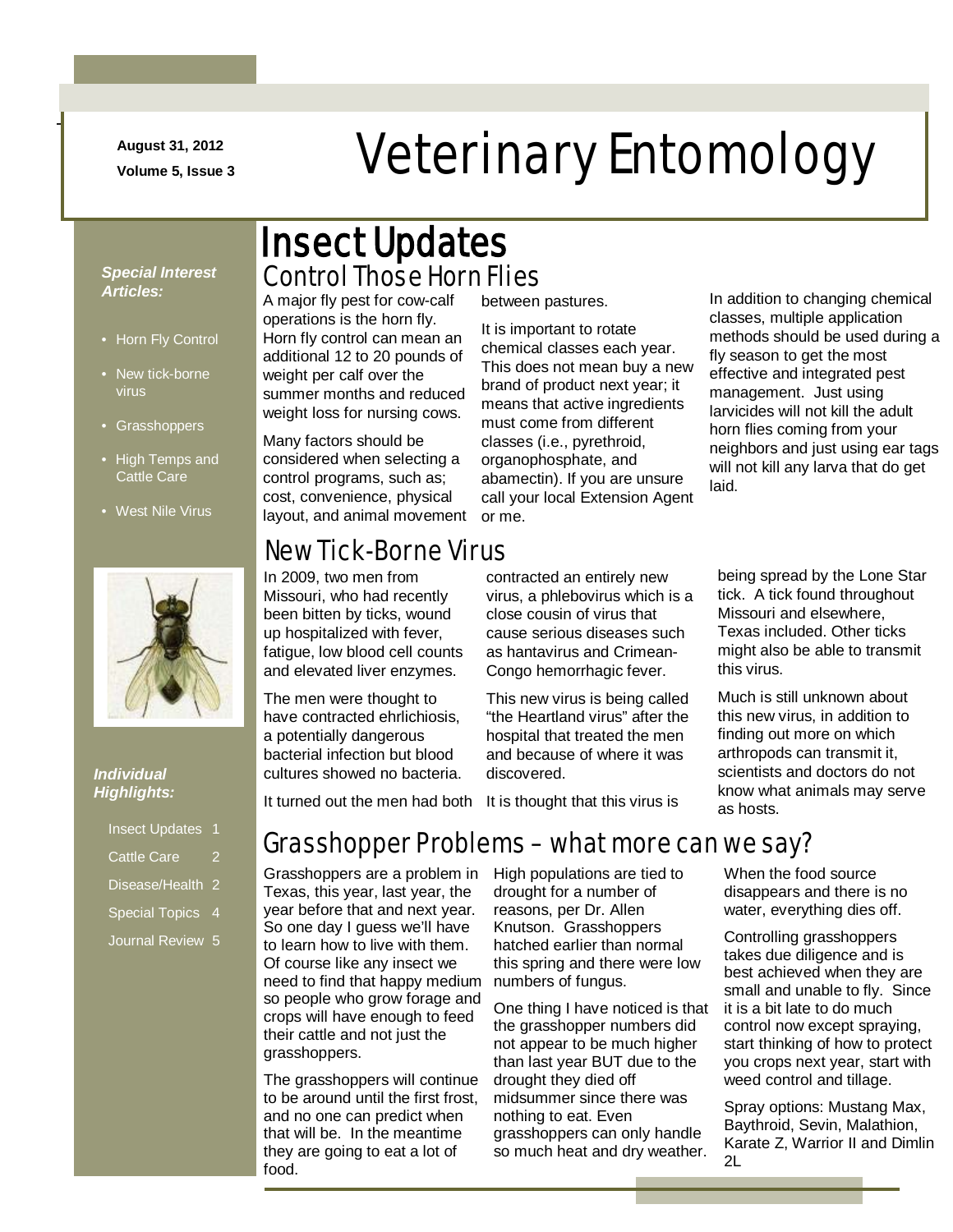

*"In an emergency, cattle can be sprayed with water to cool them down. However, once producers do that, they need to repeat or continue spraying until the heat subsides."*

#### Clean Water Tanks

Bovine viral diarrhea virus (BVDV) has been found to survive longer in water and mucus, compared to soil and metal.

If a persistently infected animal is present in your herd, the mucus harboring the virus could transmit BVDV to other animals that share the same waterer.

"Cleaning water tanks is very important for many reasons, including food safety, animal performance and general upkeep of facilities," says Dan Thomson, veterinary researcher, at KSU.

**Veterinary Entomology Page 2 of 5** 

### Triple digit temps mean watching cattle for heat stress Cattle Care

With the extreme summer temperatures hitting triple digits, cattle producers need to take steps to protect beef herds from heat stress.

Cattle can start to experience some level of heat stress when the heat index approaches 80 degrees, with most cattle being severely stressed when the index exceeds 100 degrees.

Water is the best way to dissipate heat. Cattle normally take in about 5-8 gallons of

water per day but this can double or even triple.

Dr. Mader from U of Nebraska says, "It's important to have plenty of available water. When there is competition for water it creates problems because the dominant animals will occupy waterer space and not allow other animals access."

If the cattle are crowding around the watering trough, add more waterer capacity or move some of the animals to

pens that will give them adequate access to water.

Avoid handling cattle when it's hot and never after 10 am. Cattle body temperatures can rise an additional 0.5 to 3.5 degrees during handling.

Cattle yards should be free of any structures that restrict airflow. Cutting vegetation around pens and moving cattle away from windbreaks can help.

#### Use cereal grains to replace fall forage in drought conditions

Beef herd owners short on pastures for their cows can provide fall grazing by planting cereal grains, says forage specialist from Rob Kallenbach of Missouri.

"Cereal oats, rye or wheat can supply needed pasture this fall if the seed is planted and rains return." Oats make

#### Transporting baby calves

Greg Goodell, DVM, says loading and unloading calves can be difficult especially when using large trucks with calves less than a week of age.

"Calves almost have to be handled one at a time," he says. "They cannot stand well. Sides of trucks have to have the wind blocked leaving only

a lot of sense for this fall; they can make heavy fall growth.

Kallenback says, planting an annual cereal grass this fall will be an advantage since any forage will be worth a lot of money.

A second grazing option is cereal rye, which provides both fall grazing and another month

the top portions open for air exchange. No direct wind or rain should hit animals of this age."

The cleanliness of trailers – and the bedding – is also paramount for young calves with an underdeveloped immune system. "Sanitation is 100-fold more important in this age group than older calves. *E. coli* and

of grazing next spring. Fall grazing can reduce winter feed costs to cow-herd owners.

Rye won't make as much fall grazing as quickly as oats, but it can provide about 1.5 tons per acre. That can help reduce winter feed bills.

*Salmonella* are huge players, but all pathogens can be an increased risk in this age.

New guidelines suggest delaying procedures at least a week.

Goodell stresses handling makes the difference in transporting young calves.

#### Human & Animal Disease & Health West Nile Virus and Horses Q&A from CDC

Q. Has West Nile virus caused severe illness or death in horses?

A. Yes, while data suggest that most horses infected with WNV recover; results indicate that WNV caused deaths in horses in the US.

Q. How do horses become infected with WNV?

A. The same way as humans – by an infectious mosquito bite.

Q. How does the virus cause severe illness or death in horses?

A. WNV multiples in the horse's blood system, crosses the blood brain barrier, and infects the brain.

Q. Can I get infected with WNV by caring for an infected horse?

A. WNV is transmitted by infectious mosquitoes not animal-to-human or human-to-human contact.

Q. My horses are vaccinated against EEE, WEE and VEE, will these vaccines protect against WNV? A. No. EEE, WEE and VEE are in a different virus family.

Q. Can I vaccinate my horse for WNV? A. Yes, ask your veterinarian

Q. What is the treatment for an infected horse? Should it be destroyed? A. No reason to destroy, data suggest most horses recover from the infection.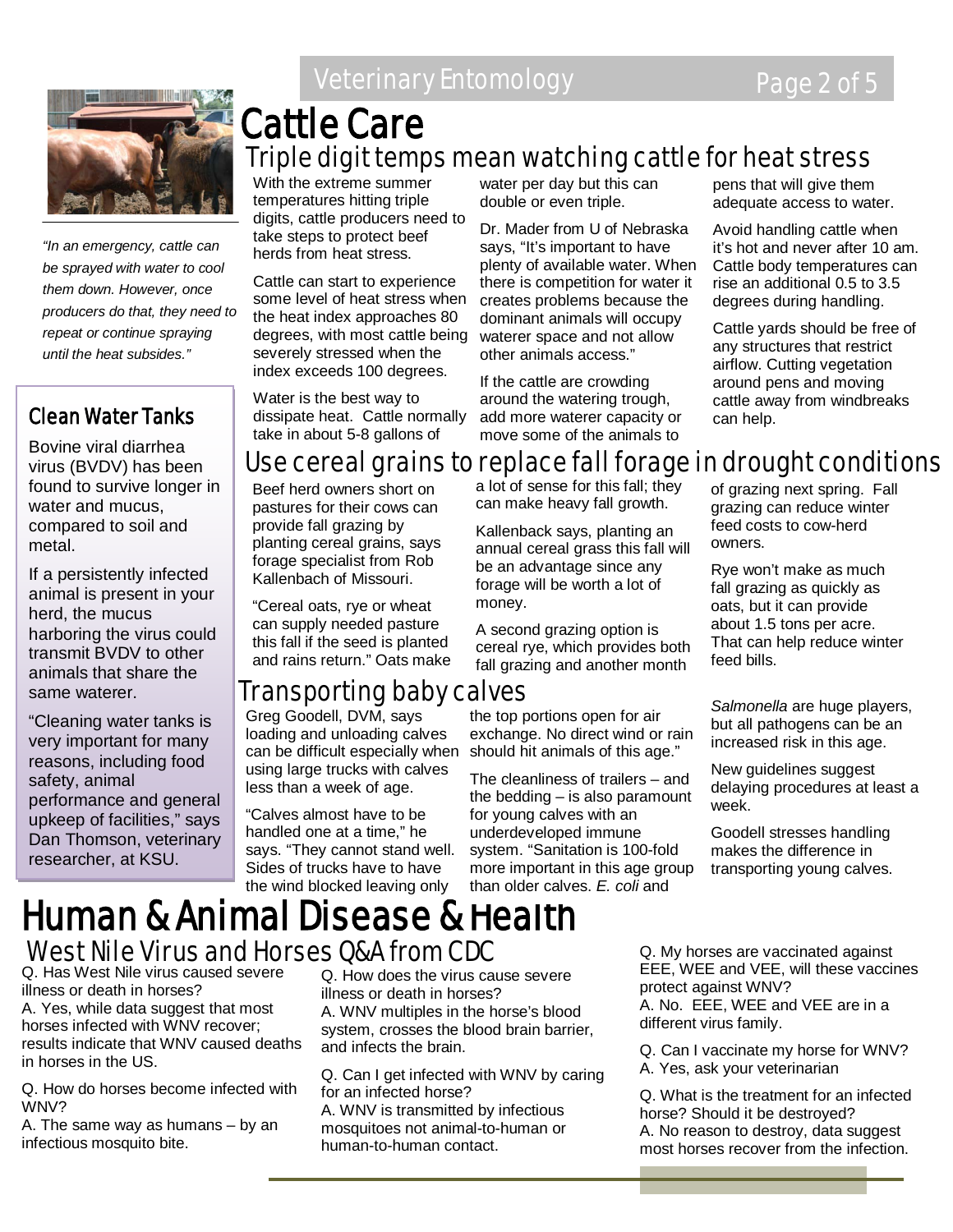#### Cyanobacteria harmful to livestock, humans

The public and livestock producers should watch for green to blue-green scum or a gelatinous mass on recreational water and the surface of livestock's fresh water supplies.

"Algae blooms cause major disruptions, not only because of their offensive odor and appearance; but because they can be fatal to livestock, pets and people," says NDSU Extension Service water quality associate Roxanne Johnson.

This seasonal event is not really

algae; rather, it is photosynthetic unmistakable musty, earthy or bacteria called cyanobacteria that rely on sunlight for energy. As they store energy, they create a tiny cavity of air that allows them to move up and down in the water to areas with more nutrients.

As environmental conditions improve with warm weather, calm winds and abundant nutrients, the bacteria numbers increase. A "bloom" of green or blue-green algae on the surface of the water may appear overnight and be accompanied by an

putrid odor.

"As cyanobacteria break down, they release toxins that can be an irritant to human skin and potentially lethal to animals," Johnson explains.

Algaecides, such as copper sulfate, are effective in killing algae blooms. Or suspend barley straw in a mesh bag into the pond before algae growth begins, works for up to 6 months



"Not all algae blooms are toxic, but without laboratory analysis, it is impossible to identify poisonous species."

#### Anthrax case confirmed in sheep in Irion County

A yearling female sheep in West Texas (Mertzon, southwest of San Angelo) has been diagnosed with anthrax. The premises have been quarantined by TAHC and all animals must be vaccinated and carcasses disposed of properly.

Anthrax is a bacterial disease cause by

# **Chronic Wasting Disease detected in far West Texas**<br>Two multiples from for West Texas have since the detection of CWD.

Two mule deer from far West Texas have been confirmed positive for Chronic Wasting Disease (CWD). These are the first cases of CWD detected in Texas deer.

Texas Park and Wildlife Department and TAHC have implemented a regionallyfocused deer sample collection efforts

#### Help prevent petting zoo zoonoses

"People have to be careful, and a lot more careful than they thought," food safety expert Doug Powell, PhD, says.

Like it or not, illness from petting zoos or contact with animals at the fair is a very real thing. That is occurring, as many were sickened with swine flu

*Bacillus anthracis*, which occurs naturally worldwide. It is not uncommon for anthrax to be diagnosed in livestock or wildlife in the southwestern part of the state.

Basic sanitation precautions such as hand washing, wearing long sleeves and

CWD is a member of the group of diseases called transmissible spongiform encephalopathies (TSEs). Other diseases in this group include scrapie in sheep, bovine spongiform encephalopathy (BSE or mad cow disease) in cattle and Cruetzfeldt-Jakob in humans. Among cervids, CWD is a progressive, fatal

(H3N2) at petting zoos and outbreaks of salmonella have been linked to mail – order chicks.

Many venues do not have handwashing stations, or the ones that do have them are in inconvenient locations, or out of soap, water or hand sanitizer.

gloves can prevent accidental spread of the bacteria to people if handling affected livestock or carcasses.

Acute fever followed by rapid death with bleeding from body openings are all common signs of anthrax. Anthrax should be reported to a private practitioner or TAHC official.

disease that commonly results in altered behavior as a result of microscopic changes made to the brain of affected animals.

An animal can carry the disease for years without outward indication. Presence of this disease is being taken very seriously.

One observation showed that only 37% of visitors washed their hands or used a hand sanitizer when leaving.

"People are skipping what is typically the biggest risk factor for pathogen transmission in petting zoos."

# Special Topics of Interest The impact of drought on livestock and consumers

While most of the attention about the drought has been on crop failures, the livestock industry is close by and represents the major consumer of grain products.

The higher cost of feed has to be absorbed by the livestock industry, which eliminates profit margin and causes discouragement among producers who end up selling livestock at lighter weights

in an effort to reduce feed costs.

While crop producers are suffering reduced production this year, it will result in reduced livestock production in the coming year as herds are trimmed due to high feed costs.

The livestock industry is taking a direct hit by this summer's drought, and that will impact consumer's wallets next year.

Scott Brown, a U of Missouri agricultural

economist expects to see food inflation of 8% for meat, dairy and poultry prices in the next year.

The livestock industry will experience a lot of short-term pain as it tries to adjust. This means shrinking livestock supply and less meat in grocery refrigerators in 2013. "That's certainly going to raise prices."

Pork and chicken expected to fare worse due to lack of feed substitutes.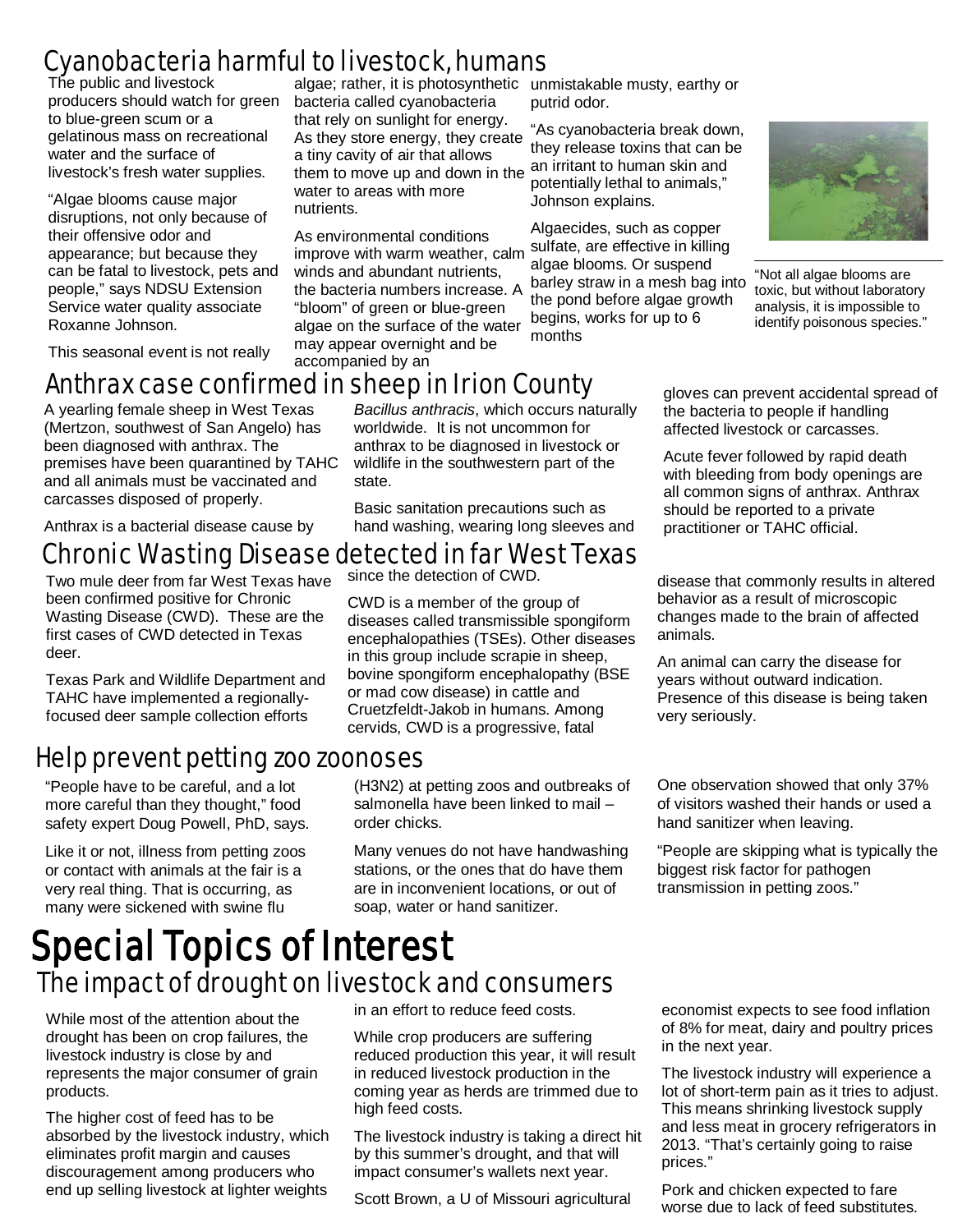#### Feeding drought damaged corn to livestock

The high temperatures and severe drought have all but decimated grain yields. Therefore many producers want to salvage drought-damaged corn for livestock feed but there are risk such has high nitrate levels in the forage.

"These levels will be highest in fields that received high nitrogen fertilizer or manure applications and in plants that are severely conditioned to consume high-nitrate stunted and did not form an ear," U of Illinois extension educator Robert Bellm said.

Nitrate concentrations are highest in the lower third of the stalk and grazing or harvesting only the upper 2/3 of the plant will reduce potential toxicity.

Forages containing high levels of nitrate may still be safely fed if they are diluted with grain or other feedstuffs that are low in nitrate. "Within limits, animals can be forages as long as they are introduced to them slowly," Bellm said.

Rob Kallenbach has two important bits of advice, first call your crop insurance agent to determine the crop-indemnity payment before cutting soybeans for

Then read the label because many label restrictions prevent soybean use for

Drought-damaged corn that is greenchopped needs to be tested prior to harvest. Making hay of the corn does not reduce nitrate levels; it needs to be tested prior to feeding.

Harvesting drought-damaged forage should be delayed at least 5 days following a rain event. Immediately after rainfall, there is a rapid uptake of nitrate by the plants. Waiting a few days will allow them to metabolize the nitrate and reduce the nitrate concentrations within the plant.

Soybeans make good forage and are very palatable but you must check all labels prior to feeding and be prepared to harvest. Soybeans can go from not too bad to dead

#### Farmers short of hay should think twice before baling soybeans

hay.

Soybeans were introduced in 1930 as a hay crop for Missouri farms, not an oilseed crop.

This year many farmers are wondering about baling soybeans that won't make a bean crop. But Missouri forage specialist,

#### Burger Love

Despite the recent negative pressures on beef demand, Americans still love a good burger.

Five Guys Burgers and Fries have been listed in *Forbes* as America's fastest growing restaurant chain.

Five Guys is part of the "better burger"

category of fast-casual restaurants. These restaurants feature burgers that aim to be a step up  $-$  in quality and in price  $-$  from those

offered at fast-food restaurants.

Since 2006, Five Guys has grown 792%; the entire chain will surpass \$1 billion in revenues this year. McDonald's remains by the far the biggest chain of restaurants, with

# Smoothies help make milk, fruit cool in school

With guidance from the National Dairy Council, Jamba Juice Company has introduced a new healthy, flavorful smoothie that combines the nutritional benefits and natural flavors of milk and fruit.

These smoothies, coming in September and fat-free, are a step in the nutritious direction. Each smoothie contains one serving of fruit and one-half serving fat-free dairy.

\$34 billion in U.S. sales in 2011.

forages.

in a few days.

Five Guys leads the better-burger pack but the entire category is a hot trend in the restaurant world. Others include: The Counter, The Habit Burger Grill, Farmer Boy's, Freddy's Frozen Custard and Steakburgers, Smasburger, In-N-Out Burger and Culver's.

There is concern that the students won't like the new drink but it is a better alternative than sodas. The ultimate goal is to fit obesity and improve the health of the nation's students.

#### Survey says 30% of meat eaters won't date vegetarians

our caveman days.

Nearly one in three single meat-eaters say they would not date a vegetarian or vegan.

A Love Bites survey of 4000 singles conducted by TODAY.com and Match.com found that it is not all social stigma but also deals with biology.

Helen Fisher, a biological anthropologist, explains that sharing food is integral to courtship throughout the animal kingdom.

"Mankind's first luxury was meat,"

Fisher said. "And when carnivores share food – what they are sharing is this luxury. It's more than just cultural, it's instinctual." Fisher notes that men who are vegetarians have long been perceived as being less "manly." This perception may go back to

"I think in a lot of cultures it would be considered less manly – men used to bring home the meat, they were the hunters," said Fisher. "If you came in carrying a potato versus a hunk of gazelle, it made a

difference. All gifts are not alike."

Meat-loving singles also found vegetarians to be picky, which was considered a turn-off for 66%.

"Vegetarians are advertising a particular lifestyle, that they are highmaintenance," said Fisher. "Their needs require others to bend – even if their philosophy may be a healthy philosophy."

77% of meat-loving respondents were willing to put in the effort to be flexible

ī